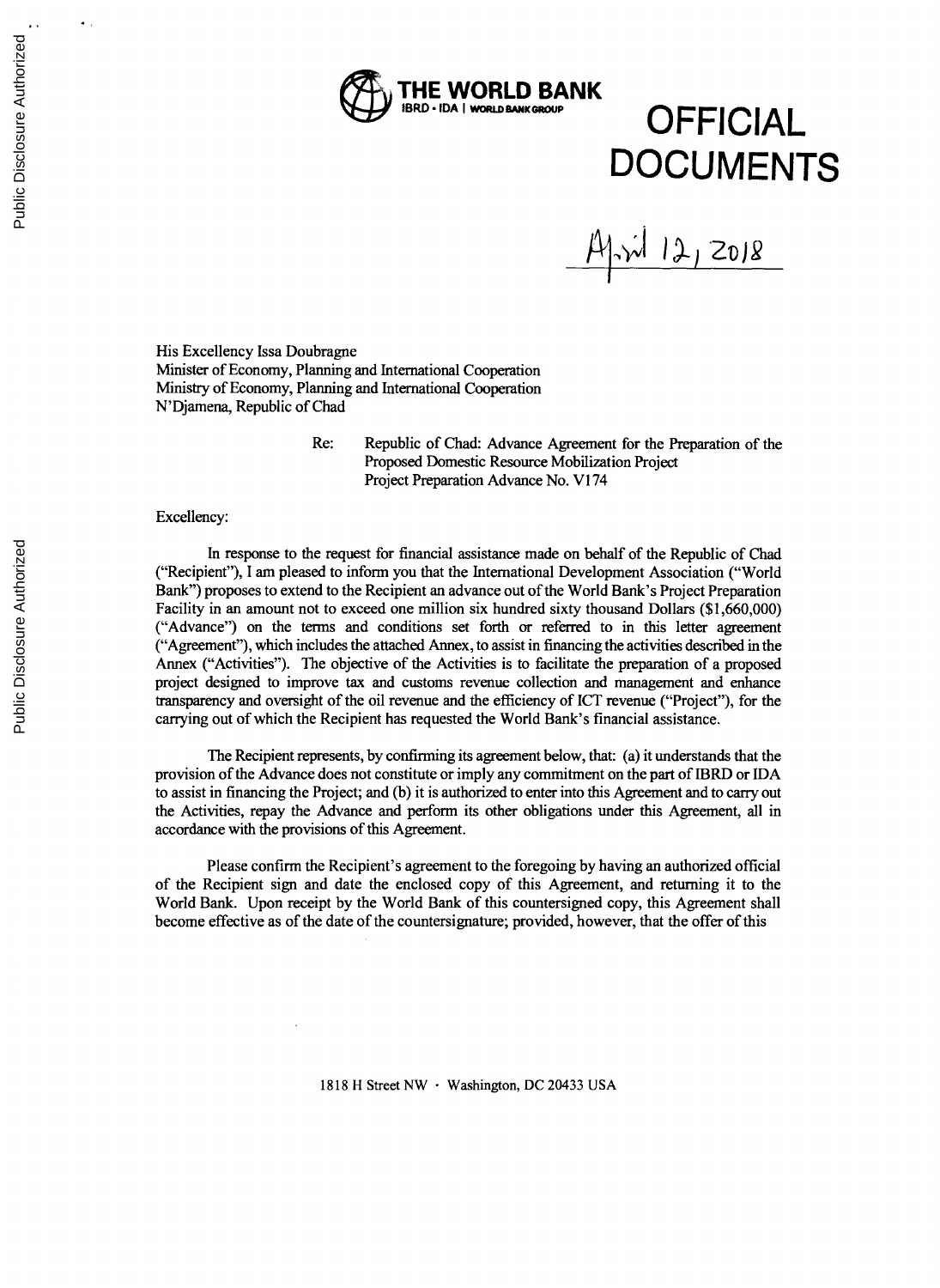Agreement shall be deemed withdrawn if the World Bank has not received this countersigned copy within 90 days after the date of signature of this Agreement by the World Bank, unless the World Bank has established a later date for such purpose.

Very truly yours.

## INTERNATIONAL DEVELOPMENT ASSOCIATION

<sup>I</sup>yna Kane Soul Country I irector for Chad ca Region **AGREED: REPUBLIC OF CHAD** Έv: Authorized Representative NUBRA Name:  $\overline{D}$ e + lami fication vonie et de la Title: Date:

Enclosures:

 $\ddot{\phantom{a}}$ 

 $\mathbf{r}$  .

 $(1)$ "Standard Conditions for Advances Made by the World Bank under its Project Preparation Facility", dated July 31, 2010.

Disbursement Letter for the Advance of the same date as this Agreement, together with  $(2)$ "World Bank Disbursement Guidelines for Projects", dated May 1, 2006.

"Guidelines on Preventing and Combating Fraud and Corruption in Projects Financed by  $(3)$ IBRD Loans and IDA Credits and Grants", dated October 15, 2006 and revised in January 2011 and as of July 1, 2016.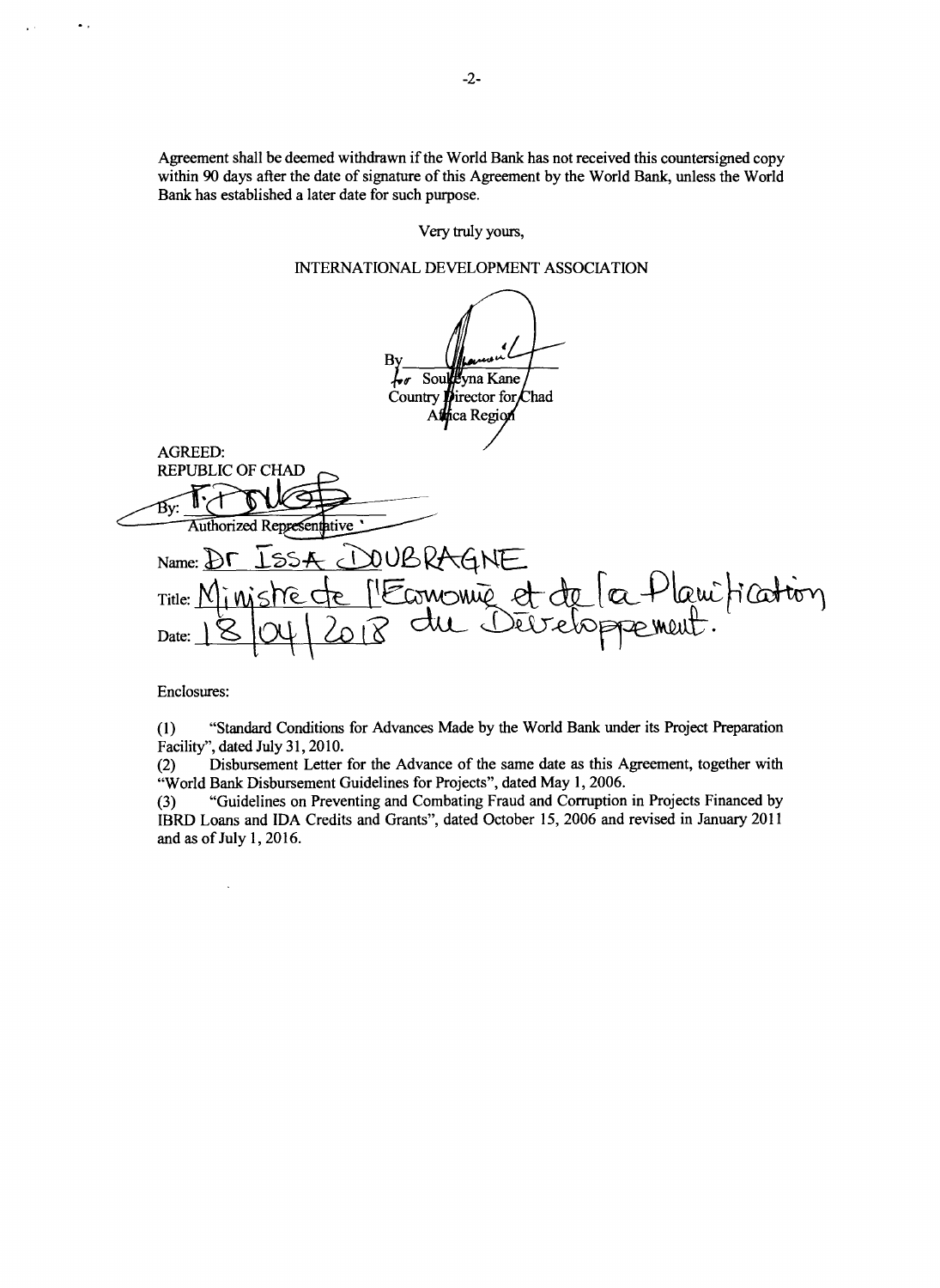## **Article I Standard Conditions; Definitions**

*1.01. Standard Conditions.* The "Standard Conditions for Advances Made **by** the World Bank under its Project Preparation Facility", dated July **31,** 2010 ("Standard Conditions"), constitute an integral part of this Agreement.

1.02. *Definidons.* Unless the context requires otherwise, the capitalized terms used in this Agreement have the meanings ascribed to them in the Standard Conditions or in this Agreement, and the following additional terms shall have the following meanings:

(a) "Implementation Unit" means the unit established pursuant to the provisions of the IDA-financed Education Sector Reform Project, dated March **23, 2003** (credit **3739-CD /** Grant **H023-CD).**

**(b)** "Operating Costs" means the incremental expenses incurred on account of the Activities' implementation, management and monitoring, consisting of the cost of operation and maintenance of offices, vehicles and office equipment, water and electricity utilities charges, telephone charges, bank charges, travel and *per diem,* and salaries of contractual staff, but excluding the salaries of officials and public servants of the Recipient's civil service.

(c) "Training" means the reasonable costs associated with training and workshop<br>participation under the Activities, consisting of travel and subsistence costs for training<br>participants, costs (other than consulting service and presenters, rental of training facilities, translation and interpretation services, preparation and reproduction of training materials.

## **Article II Execution of the Activities**

*2.01. Description of the Activities.* The Activities for which the Advance is provided consist of the following parts:

Provision of technical assistance to assist the Recipient's ministry in charge of finance in carrying out technical studies and pilot activities related to the Project, including: (i) a survey of tax policy progress after the completion and approval of the finance law **2018;** (ii) training on unique identification number, securitization of taxpayers registry, informatization and performance-based management; (iii) a diagnosis study of the current information management system in both tax and customs; (iv) the preparation of performance contracts; (v) a workload and critical HR needs study for both tax and customs; (vi) a release time study; (vii) the development of an operating manaual and the drafting of bidding documents for the implementation of a pilot project to extend the geographical coverage of mobile networks; (viii) an audit of four petroleum consortiums; and (ix) the recruitment of the Project's operational staff, including a financial officer and a procurement specialist.

*2.02. Execution of the Activities Generally.* The Recipient declares its commitment to the objectives of the Activities. To this end, the Recipient shall carry out the Activities through the Implementation Unit in accordance with the provisions of: (a) Article II of the Standard Conditions;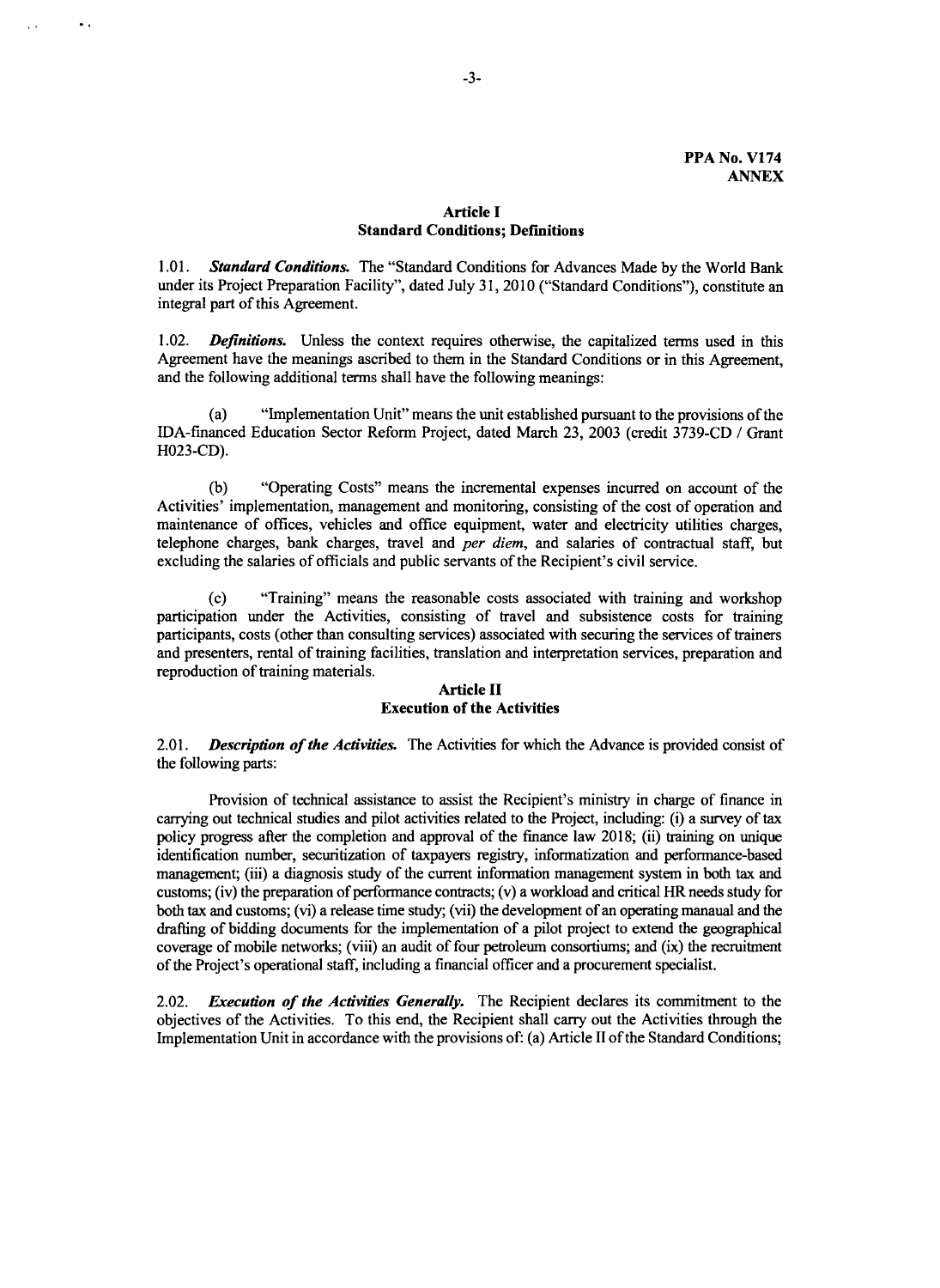(b) this Article II; and (c) the "Guidelines on Preventing and Combating Fraud and Corruption in Projects Financed by IBRD Loans and IDA Credits and Grants", dated October 15, 2006 and revised in January 2011 and as of Jul

2.03. **Institutional and Other Arrangements.** Without limitation upon the provisions of Section 2.02 above, the Recipient shall, throughout the Refinancing Date, maintain the Implementation Unit with structure, functions a procurement.

2.04. Monitoring, Reporting and Evaluation of the Activities. The Recipient shall monitor and evaluate the progress of the Activities in accordance with the provisions of Section 2.08 of the Standard Conditions.

*2.05. Financial Management (a)* The Recipient shall ensure that a financial management system is maintained in accordance with the provisions of Section **2.09** of the Standard Conditions.

(b) The Recipient shall ensure that interim un-audited financial reports for the Activities are prepared and furnished to the World Bank not later than forty-five (45) days after the end of each calendar semester, covering

(c) The Recipient shall have its Financial Statements audited in accordance with the provisions of Sections **2.09 (b)** of the Standard Conditions.

(i) **If,** on or before the Refinancing Date, a Refinancing Agreement has been executed **by** all of its parties, the Recipient shall have the Financial Statements included in the first audit of financial statements required under the Refinancing Agreement.

(ii) **If, by** the Refinancing Date, no Refinancing Agreement has been executed **by** all of its parties, such audit of the Financial Statements shall cover the period of the Advance, commencing with the fiscal year in which the first withdrawal under the Advance was made. The audited Financial Statements for such period shall be furnished to the World Bank not later than six **(6)** months after the end of the Recipient's fiscal year in which the Refinancing Date occurs.

(iii) Notwithstanding the provisions of paragraphs (i) and (ii) of this Section,<br>the World Bank may request an audit of the Financial Statements prior to the Refinancing Date,<br>covering such period as is indicated in its re

#### *2.06. Procurement*

 $\ddot{\phantom{a}}$ 

**All** goods, non-consulting services and consulting services required for the Activities and to be financed out of the proceeds of the Advance shall be procured in accordance with the requirements set forth or referred to in the "World Bank Procurement Regulations for IPF Borrowers" dated July **2016,** revised November **2017** ("Procurement Regulations") and the provisions of the Recipient's procurement plan for the Activities dated February **6, 2018**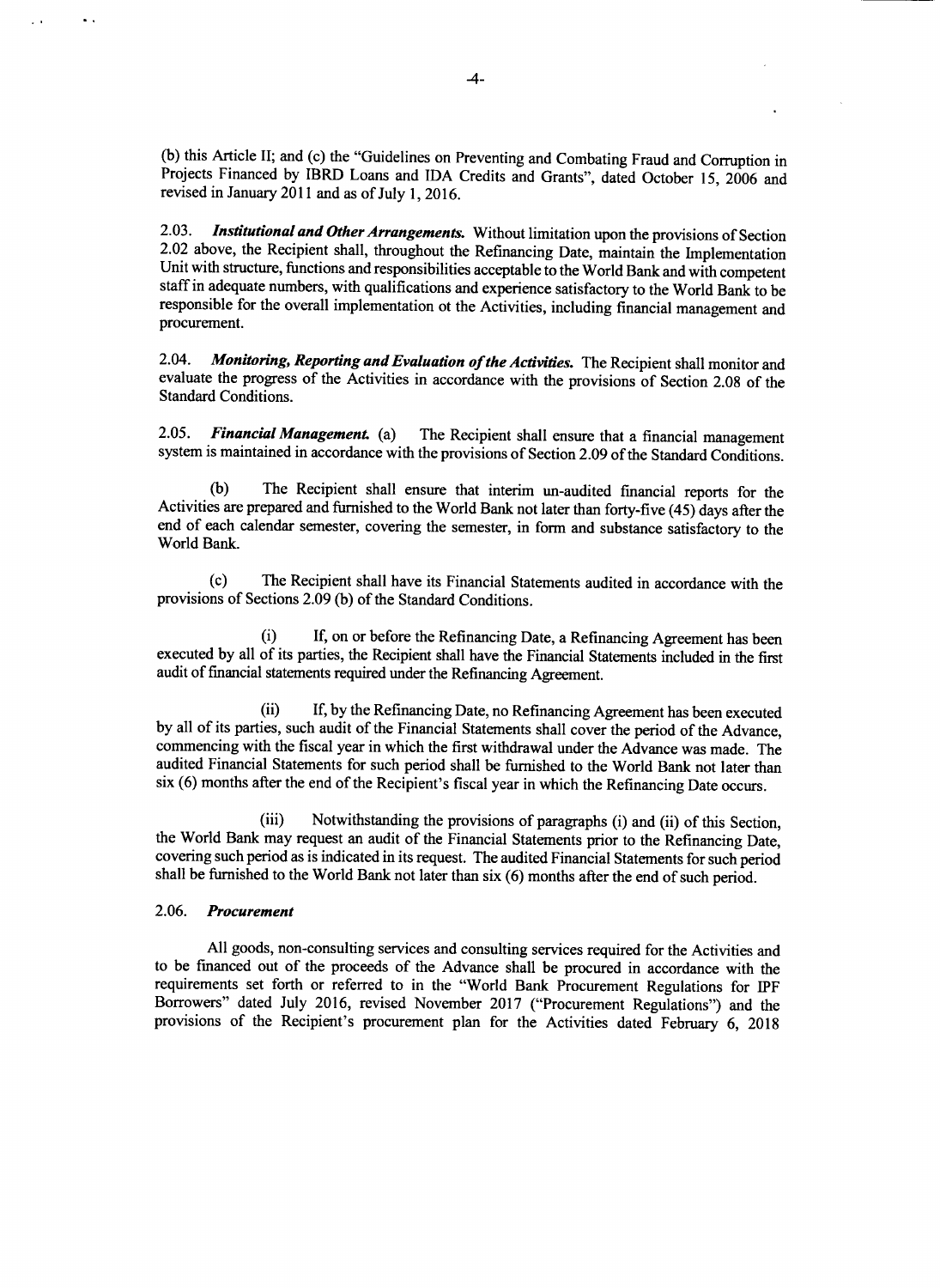("Procurement Plan") provided for under Section IV of the Procurement Regulations, as the same may be updated from time to time in agreement with the World Bank.

## Article **III Withdrawal of the Advance**

*3.01. Eligible Expenditures.* The Recipient may withdraw the proceeds of the Advance in accordance with the provisions of: (a) Article III of the Standard Conditions; **(b)** this Section; and the "Disbursement Guidelines for Investment Project Financing" dated February 2017, as revised from time to time **by** the World Bank and as made applicable to this Agreement pursuant to such instructions), to finance Eligible Expenditures as set forth in the following table. The table specifies each category of Eligible Expenditures that may be financed out of the proceeds of the Advance ("Category"), the amount of the Advance allocated to each Category, and the percentage of expenditures to be financed for Eligible Expenditures in each Category:

| Category                                                                                                                      | <b>Amount of the Advance</b><br><b>Allocated</b><br>(expressed in Dollars) | Percentage of<br><b>Expenditures to be</b><br><b>Financed</b><br>(inclusive of Taxes) |
|-------------------------------------------------------------------------------------------------------------------------------|----------------------------------------------------------------------------|---------------------------------------------------------------------------------------|
| (1) Goods, non-consulting<br>services, consulting<br>services, Operating Costs<br>and Training under the<br><b>Activities</b> | 1,660,000                                                                  | 100%                                                                                  |
| <b>TOTAL AMOUNT</b>                                                                                                           | 1,660,000                                                                  |                                                                                       |

**3.02.** *Withdrawal Conditions.* Notwithstanding the provisions of Section **3.01** of this Agreement, no withdrawal shall be made for payments made prior to the date of countersignature of this Agreement **by** the Recipient, except that withdrawals up to an aggregate amount not to exceed \$400,000 equivalent may be made for payments made prior to this date but on or after June **30, 2017,** for Eligible Expenditures under Category **(1).**

*3.03. Refinancing Date.* The Refinancing Date is July **31, 2018.**

#### **Article IV Terms of the Advance**

*4.01. Refinancing under the Refinancing Agreement:* **If, on or before the Refinancing Date, a** Refinancing Agreement has been executed **by** all of its parties, then the **full** amount of the Withdrawn Advance Balance shall be paid to the World Bank as soon as the Refinancing Agreement becomes effective, **by** means of a withdrawal **by** the World Bank of such amount of the Refinancing Proceeds, in accordance with the provisions of the Refinancing Agreement.

4.02. *No Repayment in the absence ofa Refinancing Agreement:* Notwithstanding any provision to the contrary in the Standard Conditions, if, on or before the Refinancing Date, no Refinancing Agreement has been executed **by** all of its parties, or if, **by** such date or at any time thereafter, it

 $\Delta$  .